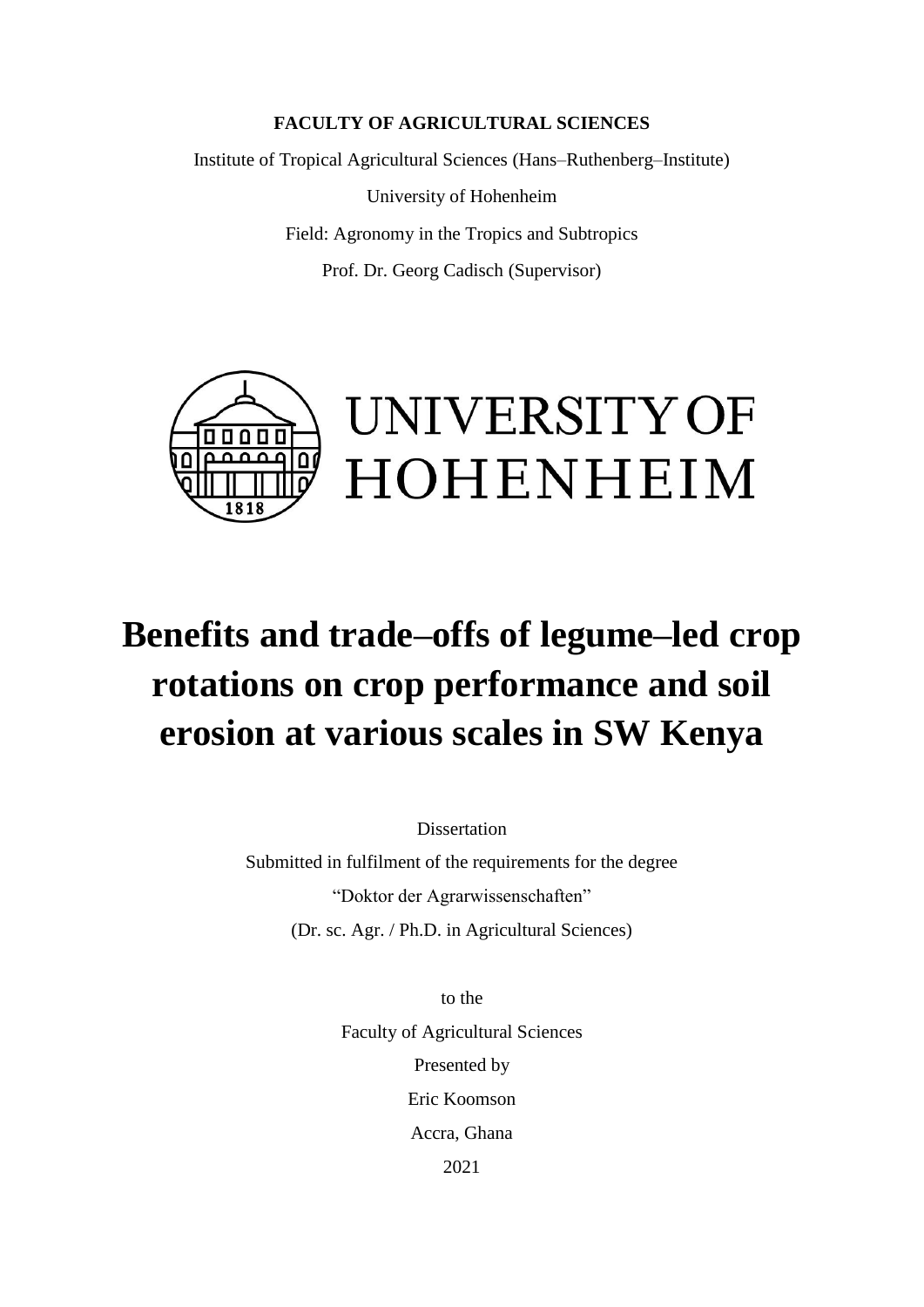## **Summary**

Soil erosion and land fragmentation threaten agricultural production in large parts of the Western Kenyan Highlands. In Rongo watershed, maize–common bean intercropping systems, which dominate the agricultural landscape, are vulnerable to soil degradation, especially on long slope lengths where ground and canopy cover provision fail to protect the soil from the disruptive impact of raindrops. The inclusion of soil conservation measures like hedgerows, cover crops or mulch can reduce soil erosion, but compete with crops for space and labour. Knowledge of critical slope length can minimise interventions and trade–offs. Hence, we evaluated maize–common bean intercrop (MzBn) regarding runoff, erosion and crop yield in a slope length trial on 20, 60 and 84 m plot lengths, replicated twice on three farms during one rainy season in Rongo, Migori County. Additionally, we investigated systems of MzBn (farmers' practice), MzBn with 5 Mg ha-1 *Calliandra calothyrsus* mulch (Mul), *Arachis hypogaea* (Gnt), *Lablab purpureus* (Lab) and *Mucuna pruriens* (Muc), regarding their impact on infiltration, runoff, soil loss, soil C and N loss during three rainy seasons (long and short rains, LR and SR, 2016, and LR 2017). Measured field data on soil, crop, spatial maps and meteorology were used as input datasets to parameterize and calibrate the LUCIA model. The calibrated and validated model was then used to simulate agronomic management scenarios related to planting date (planting with first rain vs baseline) and vegetation cultivar (short duration crop) to mitigate water stress.

Based on the measurements, groundcover was most influential over rainfall intensity  $(EI_{30})$ and plant canopy cover in predicting soil loss. Dense groundcover of Mul at the beginning of the rainy seasons was decisive to significantly  $(p<0.05)$  lowering overall seasonal average runoff by 88, 87 and 84% over MzBn, Lab and Gnt, respectively, whereas, soil loss under Mul was reduced by 66 and 65% over Gnt and Lab, respectively. The high proportion of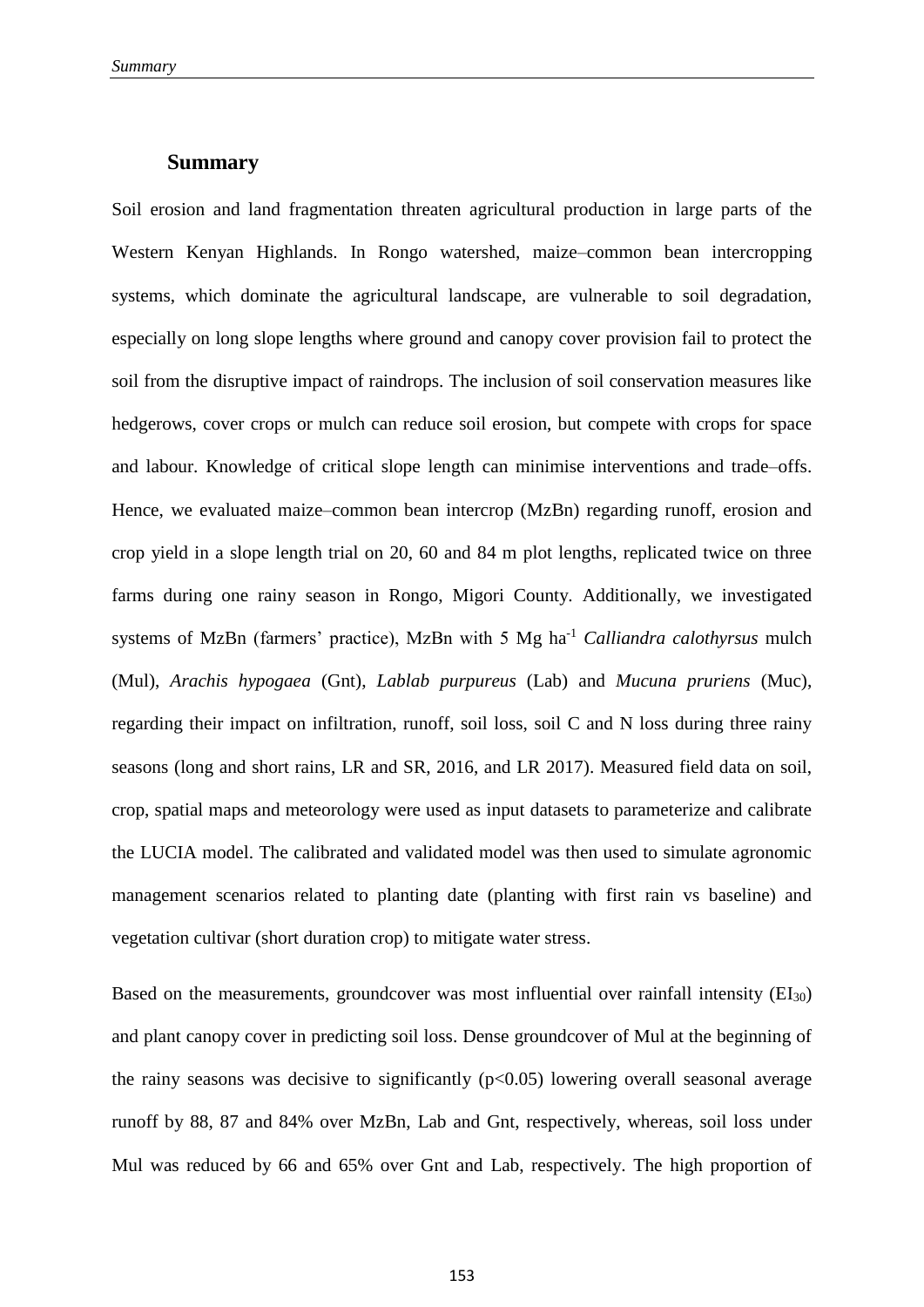large soil aggregates ( $> 5$ mm) in the topsoil under Mul at the end of SR 2016 significantly  $(p<0.05)$  increased infiltration rates (420 mm hr<sup>-1</sup>) in LR 2017 compared to Lab (200 mm hr<sup>-1</sup>) <sup>1</sup>) and Gnt  $(240 \text{ mm hr}^{-1})$ . Average C and N concentrations in eroded sediments were significantly reduced under Mul  $(0.74 \text{ kg } C \text{ ha}^{-1}$ ,  $(0.07 \text{ kg } N \text{ ha}^{-1})$  during the LR 2016 as compared to MzBn (3.20 kg C ha<sup>-1</sup>, 0.28 kg N ha<sup>-1</sup>) and Gnt (2.54 kg C ha<sup>-1</sup>, 0.23 kg N ha<sup>-1</sup>). Likewise, in SR 2016 Mul showed significantly lowered C and N losses of 3.26 kg C ha<sup>-1</sup> and 0.27 kg N ha<sup>-1</sup>, respectively, over Lab (9.82 kg C ha<sup>-1</sup>, 0.89 kg N ha<sup>-1</sup>).

Soil loss over 84 m slope length was overall significantly higher by magnitudes of 250 and 710% than on 60 and 20 m long plots, respectively, which did not differ significantly among each other ( $p<0.05$ ). For runoff, 84 m plot length differed significantly from 60 and 20 m, but in the opposite trend as for soil loss. Across all three farms, slope gradient and slope length were the variables with highest explanatory power to predict soil loss. At the individual farm level, under homogeneous slope and texture, slope length and profile curvature were most influential. Considering results of slope length experiments, plot lengths less than 50 m appear to be preferential considering soil loss, sediment load, and soil loss to yield ratio under the given rainfall, soil and slope conditions. Our results call for integrating slope length options and cropping systems for effective soil conservation. We recommend planting *Mucuna* and *Calliandra*–hedgerows as buffer strips below the critical slope length, and legume cash crops and maize uphill. Such approaches are critical in the backdrop of land fragmentation and labour limitation in the region to sustainably maximise land area.

In the modelling exercise, crops planted one and three weeks after the baseline planting date increased Maize and Muc grain yield over the baseline during the three cropping seasons, the three weeks treatment in particular. This could be due to more favourable weather conditions during the shifted vegetation period. Increased grain yield corresponded to high water use efficiency (WUE). The short duration crop planted three weeks after the baseline planting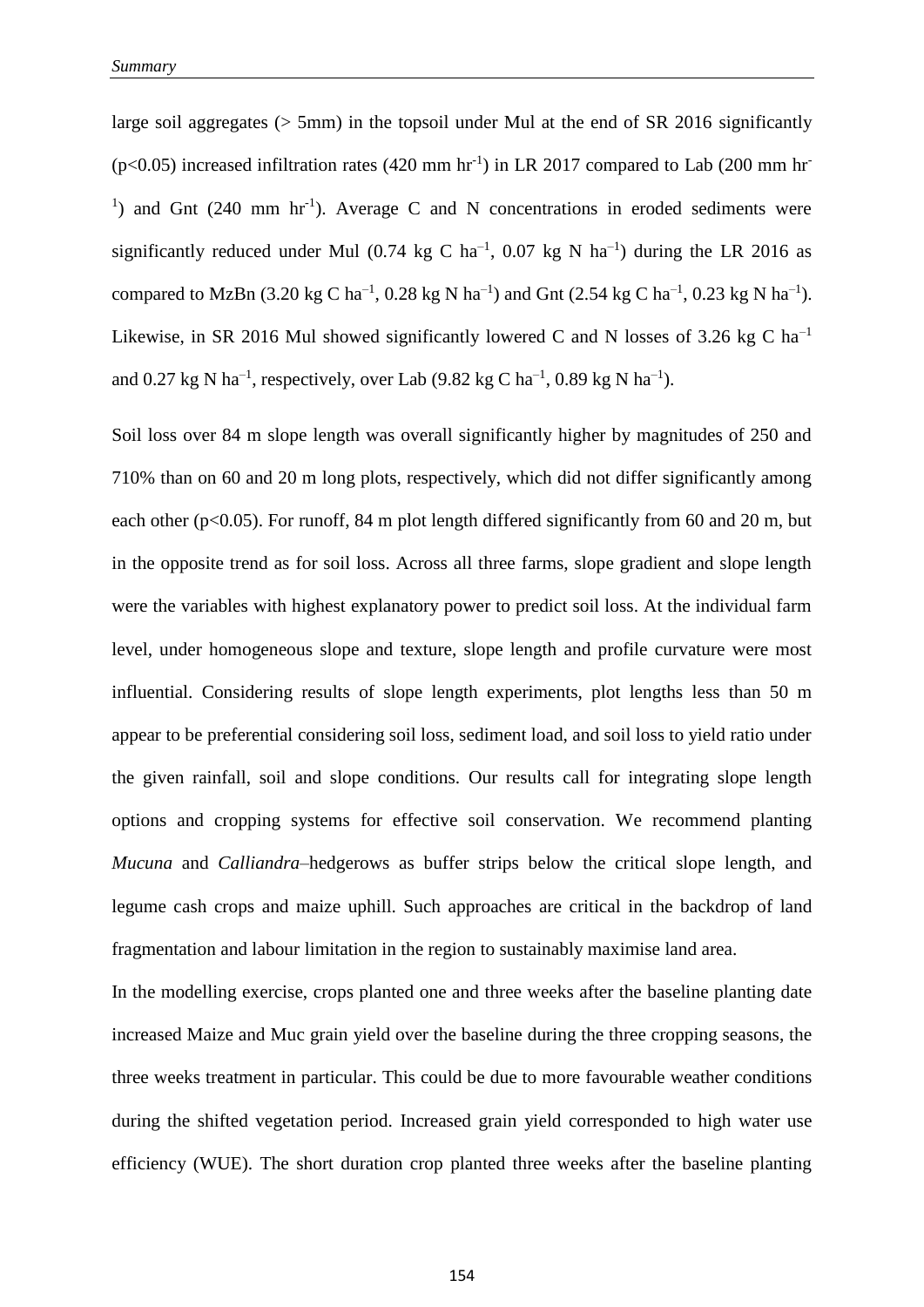date (PD3WL+SDC10) showed the highest grain yield after PD3WL (three weeks late plaing with BL variety). The use of cultivars with short growth cycle offers the flexibility of planting again where crops failed due to crop water stress or where the rains delay, ensuring completion of the growth cycle before the season ends. Given that short growth duration crops produce less grain yield compared to their counterpart full season crops, due to the length of their cycles, breeding programs must prioritize traits that can enhance the size of the grain-filling sink. At the plot level, management systems that reduce evaporation and retain soil moisture, e.g. mulching, application of farmyard manure etc., must be promoted to reduce evapotranspiration.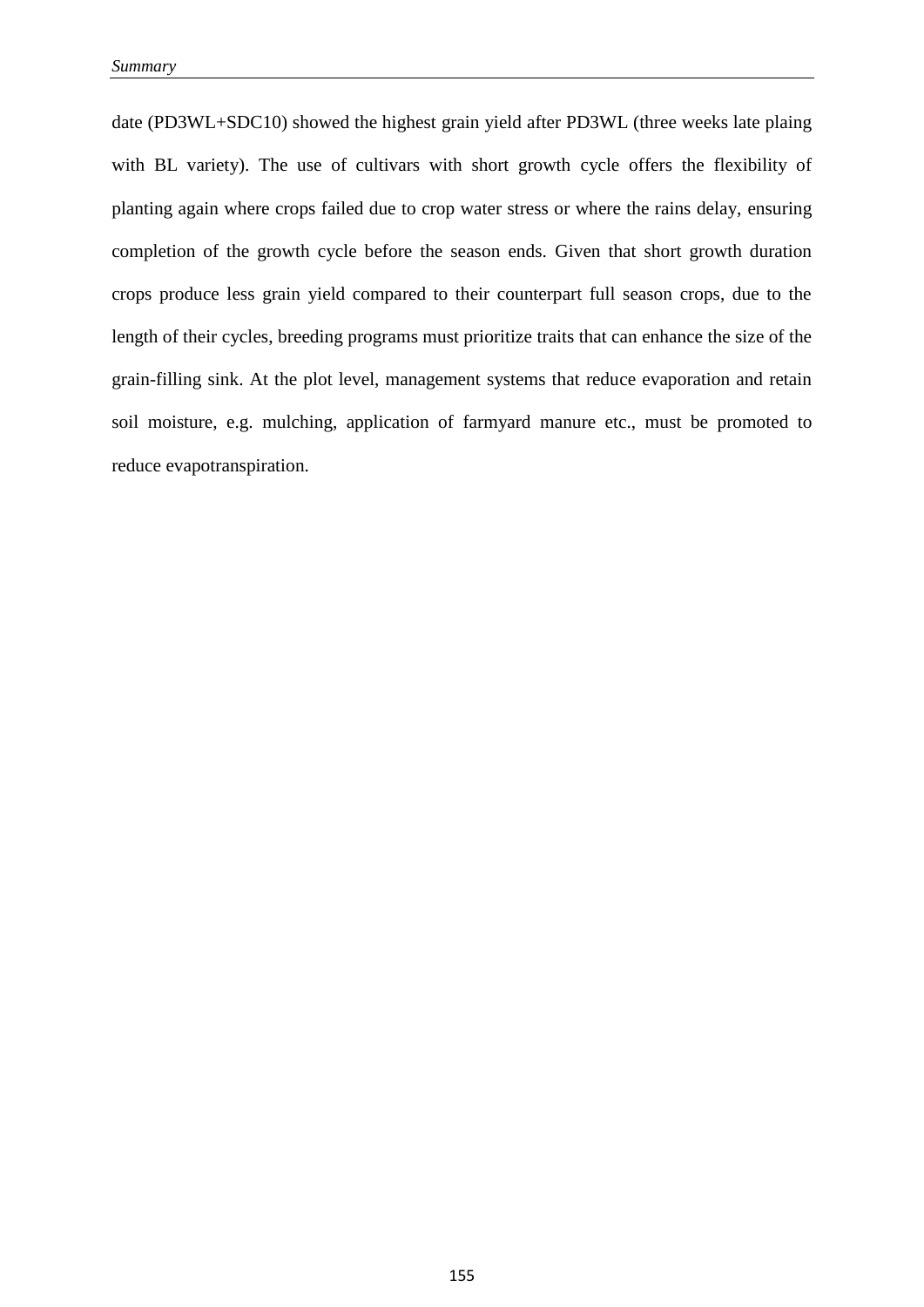## **Zusammenfassung**

Bodenerosion und Kleinteiligkeit von Betriebsflächen bedrohen die landwirtschaftliche Produktion in weiten Teilen des westkenianischen Hochlands. Im untersuchten Wassereinzugsgebiet von Rongo sind die weit verbreiteten Mais-Bohne-Mischkkultursysteme gefährdet durch Bodendegradierung. Dies ist vor allem auf langen Hängen und dort der Fall, wo der Oberboden nicht durch entsprechende Bodenbedeckung vor Schlagregen geschützt ist. Bodenschutzmaßnahmen wie Hecken, Bodendecker oder Mulch können das Ausmaß von Bodenerosion verringern, konkurrieren aber oft mit der Hauptkultur um Raum bzw. Arbeitskraft. Der gezielte Einsatz solcher Interventionen ausschliesslich in Bereichen kritischer Hangpositionen kann solcherlei Aufwand und Konkurrenzeffekte minimieren. In diesem Zusammenhang wurden in der hier vorgestellten Studie Mais-Bohne-Mischkulturen (MzBn) während einer Anbausaison auf drei unterschiedlichen Hanglängen (20, 60 und 84 m) mit jeweils zwei Wiederholungen auf drei Betrieben in Rongo, Migori County, hinsichtlich Oberflächenabfluss, Erosion und Ertrag verglichen. Zudem wurden MzBn, MzBn mit 5 Mg ha-1 *Calliandra calothyrsus* Mulch (Mul), *Arachis hypogaea* (Gnt), *Lablab purpureus* (Lab) und *Mucuna pruriens* (Muc) hinsichtlich Infiltration, Oberflächenabfluss, Erosion, organischem Boden-C und Gesamt-Boden-N während dreier Anbauperioden (lange und kurze Regenzeit 2016 und lange Regenzeit 2017) verglichen. Gemessene Boden- und Pflanzenparameter sowie Boden-, Landnutzungskarten und ein digitales Höhenmodell wurden nebst tagesgenauen Wetterdaten als Eingaben für das Lucia (Land Use Change Impact Assessment)-Modell verwendet. Mit dem kalibrierten und validierten Modell wurden dann Szenarien zum Wasserstressmanagement mit Fokus auf Aussaatzeitpunkten und Sortenwahl (verschiedene Vegetationsdauer) getetstet.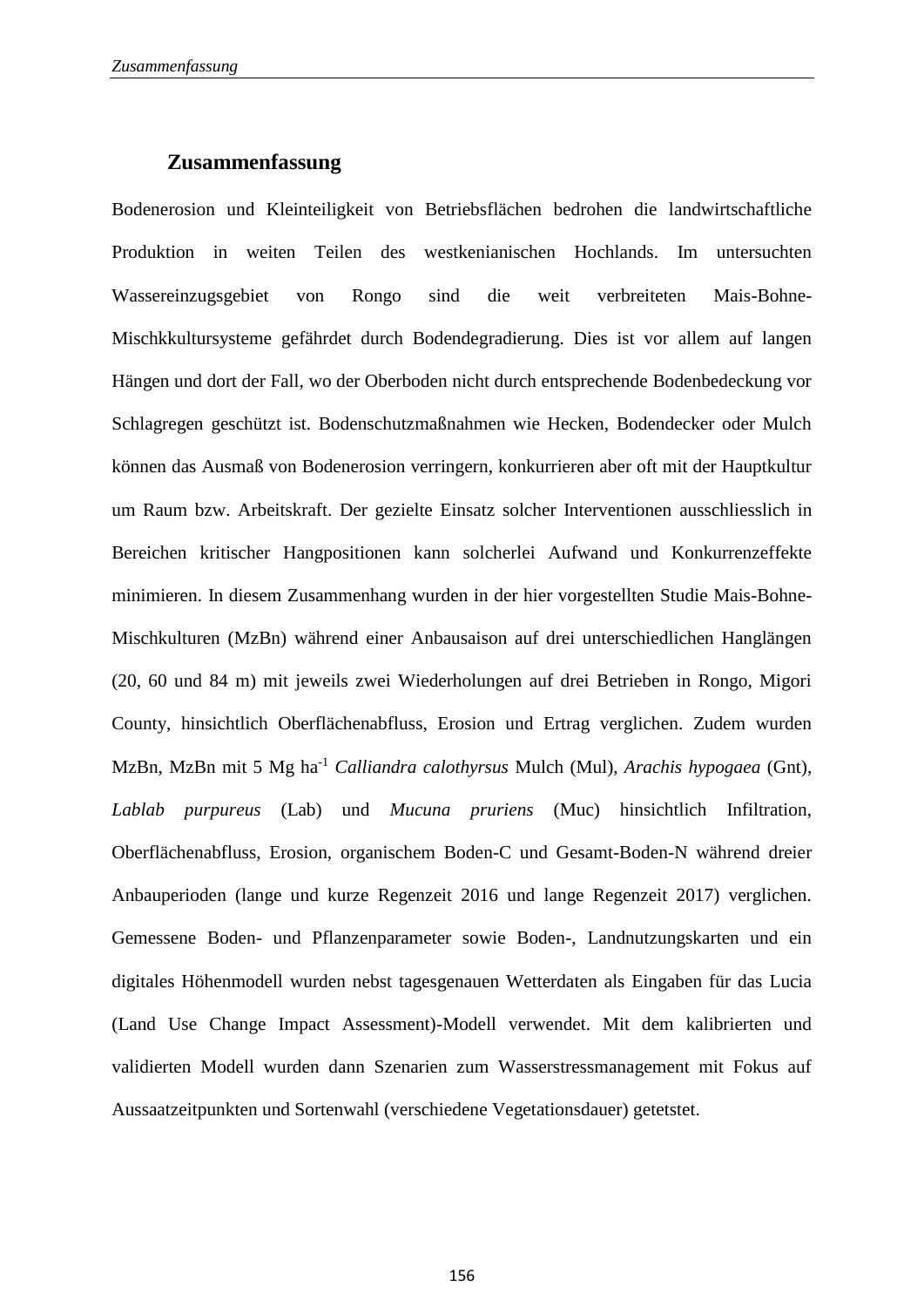Die Auswertung der Feldversuche zeigte, dass der Grad der Bodenbedeckung (durch Biomasse, Mulch und Streu) stärkeren Einfluss auf Bodenabtrag hatte als Regenintensität (EI30) und Bodenbedeckung des Blätterdachs allein. Die dichte Bodenbedeckung durch Calliandramulch in Mul zu Beginn der Saison war dabei entscheidend für signifikant geringeren Oberflächenabfluss (88, 87 und 84% niedriger als in MzBn, Lab und Gnt) und Bodenabtrag (66 und 65% niedriger als in Gnt und Lab). Der hohe Anteil großer Bodenaggregate > 5mm im Oberboden zum Ende der kurzen Regenzeit (SR) 2016 stand in Zusammenhang mit im Vergleich zu Lab  $(200 \text{ mm hr}^{-1})$  and Gnt  $(240 \text{ mm hr}^{-1})$  signifikant erhöhten Infiltrationsraten unter Mul (420mm h<sup>-1</sup>) in der langen Regenzeit (LR) 2017.

Durchschnittliche C- und N-Konzentrationen in Sedimenten waren in der LR 2016 unter Mul  $(0.74 \text{ kg C ha}^{-1}, 0.07 \text{ kg N ha}^{-1})$  signifikant niedriger als unter MzBn  $(3.20 \text{ kg C ha}^{-1}, 0.28 \text{ kg})$ N ha<sup>-1</sup>) und Gnt (2.54 kg C ha<sup>-1</sup>, 0.23 kg N ha<sup>-1</sup>). Ebenso waren in der SR 2016 C- und N-Verluste deutlich geringer als unter Lab  $(3.26 \text{ kg C ha}^{-1}$  und  $0.27 \text{ kg N ha}^{-1}$  im Vergleich zu 9.82 kg C ha<sup>-1</sup> und 0.89 kg N ha<sup>-1</sup>).

Bodenabtrag bei 84 m Hanglänge war 250 bzw. 710% höher als auf den 60 und 20 m Anlagen, wobei sich letztere statistisch (p<0.05) nicht unterschieden. Hinsichtlich Oberflächenabfluss unterschieden sich die Hanglängen ebenfalls statistisch, aber in entgegengesetzter Richtung. Im Vergleich der Flächen auf allen drei Betrieben waren Hangneigung und –länge die statistisch einflussreichsten Faktoren bezüglich Bodenabtrag. Auf den einzelnen Betrieben, d.h. bei gleich Hangneigung und Bodenart, waren Hanglänge und Hangform ausschlaggebend. Als Ergebnis der Hanglängenversuche erwies sich eine Länge von 50 m unter den gegebenen Wetter-, Boden- und Geländebedingungen als kritisch bzgl. Erosion, Sedimentmengen und dem Verhältnis von Erosion zu Ertrag.